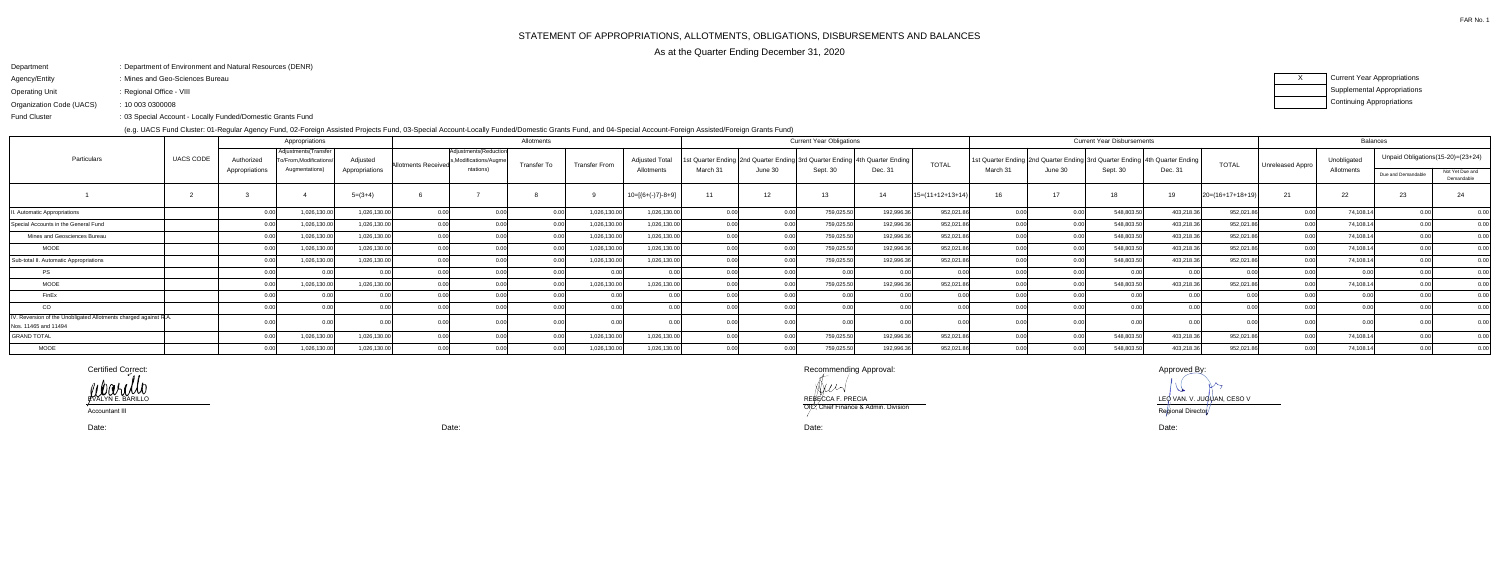- Agency/Entity: Mines and Geo-Sciences Bureau
- Operating Unit : Regional Office - VIII

FAR No. 1

ending the U.S. of Regular Agency Fund Fund Cluster

XCurrent Year Appropriations Supplemental AppropriationsContinuing Appropriations

| : Department of Environment and Natural Resources (DENR) |
|----------------------------------------------------------|
|                                                          |

Organization Code (UACS)10 003 0300008:

(e.g. UACS Fund Cluster: 01-Regular Agency Fund, 02-Foreign Assisted Projects Fund, 03-Special Account-Locally Funded/Domestic Grants Fund, and 04-Special Account-Foreign Assisted/Foreign Grants Fund)

| Appropriations                                          |                  |                |                                              |                 |                   |                                                 | Allotments  |                      |                       | <b>Current Year Obligations</b> |                                                            |              |                    |                  | <b>Current Year Disbursements</b>                                          |              |              |              |                 |                  | Balances       |                                      |                               |  |  |
|---------------------------------------------------------|------------------|----------------|----------------------------------------------|-----------------|-------------------|-------------------------------------------------|-------------|----------------------|-----------------------|---------------------------------|------------------------------------------------------------|--------------|--------------------|------------------|----------------------------------------------------------------------------|--------------|--------------|--------------|-----------------|------------------|----------------|--------------------------------------|-------------------------------|--|--|
| Particulars                                             | <b>UACS CODE</b> | Authorized     | Adjustments(Transfer<br>o/From.Modifications | Adjusted        | llotments Receive | Adjustments (Reduction<br>s.Modifications/Augme | Transfer To | <b>Transfer From</b> | <b>Adjusted Total</b> |                                 | t Quarter Ending   2nd Quarter Ending   3rd Quarter Ending |              | 4th Quarter Ending | <b>TOTAL</b>     | st Quarter Ending 2nd Quarter Ending 3rd Quarter Ending 4th Quarter Ending |              |              |              | <b>TOTAL</b>    | Unreleased Appro | Unobligated    | Unpaid Obligations (15-20) = (23+24) |                               |  |  |
|                                                         |                  | Appropriations | Augmentations)                               | Appropriations  |                   | ntations)                                       |             |                      | Allotments            | March 31                        | June 30                                                    | Sept. 30     | Dec. 31            |                  | March 31                                                                   | June 30      | Sept. 30     | Dec. 31      |                 |                  | Allotments     | Due and Demandable                   | Not Yet Due and<br>Demandable |  |  |
|                                                         | $\overline{2}$   |                |                                              | $5=(3+4)$       |                   |                                                 |             |                      | 10=[{6+(-)7}-8+9      | 11                              | 12                                                         | 13           | 14                 | 15=(11+12+13+14) | 16                                                                         | 17           | 18.          | 19           | 20=(16+17+18+19 | 21               | 22             | 23                                   | 24                            |  |  |
| Agency Specific Budget                                  |                  | 42,506,000.0   | 3,669,445.2                                  | 46, 175, 445.27 | 40,729,616.00     | 0.00                                            | 0.0         | 5,445,829.2          | 46, 175, 445. 27      | 14,597,144.26                   | 8,326,915.3                                                | 11,005,840.  | 12,242,930.4       | 46,172,830.2     | 10,788,048.0                                                               | 10,602,836.  | 8,588,463.7  | 15,433,800.0 | 45,413,147.94   | 0.00             | 2,615.06       | 759,682.27                           | 0.00                          |  |  |
| General Administration and Support                      | 1000000000000    | 11,310,000.00  | 483,858.81                                   | 11,793,858.81   | 11,148,786.00     | (1.00)                                          | 0 O         | 645,073.8            | 11,793,858.81         | 3,077,063.36                    | 1,666,701.2                                                | 2,028,099.96 | 5,020,359.0        | 11,792,223.63    | 2,357,927.44                                                               | 1,978,132.26 | 1,744,172.41 | 5,528,535.8  | 11,608,768.00   | 0.00             | 1,635.1        | 183,455.63                           | 0.00                          |  |  |
| General Management and Supervision                      | 100000100001000  | 11,135,000.00  | 483,858.8                                    | 11,618,858.8    | 10.973.786.0      | (1.00)                                          | - O O       | 645,073.8            | 11.618.858.81         | 3,077,063.36                    | 1.666.701.2                                                | 1,977,429.4  | 4.896.029.6        | 11,617,223.63    | 2,357,927.4                                                                | 1,978,132.2  | 1,693,501.87 | 5,404,206.4  | 11,433,768.00   | 0.00             | 1,635.1        | 183.455.63                           | 0.00                          |  |  |
| <b>PS</b>                                               |                  | 8,406,000.00   | 1,031,298.3                                  | 9,437,298.3     | 8,406,000.0       | 516,832.00                                      | 0.0         | 514,466.3            | 9,437,298.39          | 1,772,992.08                    | 1,558,786.1                                                | 905,018.8    | 5,198,866.1        | 9,435,663.2      | 1.517.444.6                                                                | 1,681,628.72 | 1,037,723.7  | 5,036,878.7  | 9,273,675.86    | 0.00             | 1,635.1        | 161,987.35                           | 0.00                          |  |  |
| <b>MOOE</b>                                             |                  | 2,729,000.0    | (547,439.58                                  | 2,181,560.42    | 2,567,786.0       | (516,833.00                                     | 0.0         | 130,607.42           | 2,181,560.42          | 1,304,071.28                    | 107,915.0                                                  | 1,072,410.5  | (302, 836.49)      | 2,181,560.42     | 840,482.83                                                                 | 296,503.5    | 655,778.1    | 367,327.6    | 2,160,092.1     | 0.00             | 0.0            | 21,468.28                            | 0.00                          |  |  |
| Admnistration of Personnel Benefits                     | 10000010000300   | 175,000.00     |                                              | 175,000.00      | 175,000.00        | 0.00                                            | 0.0         | 0.00                 | 175,000.00            | 0.00                            |                                                            | 50,670.5     | 124,329.4          | 175,000.00       |                                                                            |              | 50,670.54    | 124,329.4    | 175,000.00      | 0.00             | 0 <sub>0</sub> |                                      | 0.00                          |  |  |
| <b>PS</b>                                               |                  | 175,000.00     |                                              | 175,000.00      | 175,000.00        | 0.00                                            | 0.00        | 0.00                 | 175,000.00            | 0.00                            | 0 <sub>0</sub>                                             | 50,670.54    | 124,329.46         | 175,000.00       | 0.00                                                                       | n nr         | 50,670.54    | 124,329.4    | 175,000.00      | 0.00             | 0 <sub>0</sub> | 0.00 <sub>l</sub>                    | 0.00                          |  |  |
| Sub-Total, General Administration and Support           |                  | 11,310,000.0   | 483,858.8                                    | 11,793,858.8    | 11,148,786.0      | (1.00)                                          | 0.0         | 645,073.8            | 11,793,858.81         | 3,077,063.36                    | 1,666,701.2                                                | 2,028,099.9  | 5,020,359.0        | 11,792,223.63    | 2,357,927.4                                                                | 1,978,132.2  | 1,744,172.4  | 5,528,535.8  | 11,608,768.00   | 0.00             | 1,635.1        | 183,455.63                           | 0.00                          |  |  |
| <b>PS</b>                                               |                  | 8,581,000.0    | 1,031,298.3                                  | 9,612,298.3     | 8,581,000.0       | 516,832.00                                      | 0.0         | 514,466.3            | 9,612,298.3           | 1,772,992.08                    | 1,558,786.1                                                | 955,689.4    | 5,323,195.5        | 9,610,663.2      | 1,517,444.6                                                                | 1,681,628.7  | 1,088,394.3  | 5,161,208.2  | 9,448,675.86    | 0.00             | 1,635.1        | 161,987.3                            | 0.00                          |  |  |
| <b>MOOE</b>                                             |                  | 2,729,000.00   | (547,439.58                                  | 2,181,560.42    | 2,567,786.00      | (516, 833.00)                                   | 0.00        | 130,607.42           | 2,181,560.42          | 1,304,071.28                    | 107,915.09                                                 | 1,072,410.54 | (302, 836.49)      | 2,181,560.42     | 840,482.83                                                                 | 296,503.54   | 655,778.11   | 367,327.6    | 2,160,092.14    | 0.00             | 0.0(           | 21,468.28                            | 0.00                          |  |  |
| FinEx (if Applicable                                    |                  |                |                                              | 0.00            |                   | 0.00                                            | 0.00        | 0.00                 | 0.00                  | 0.00                            | 0 <sup>0<sup>c</sup></sup>                                 | 0.00         | 0.O                | 0.00             | 0.00                                                                       |              | 0.00         |              | 0.00            | 0.00             | 0 <sub>0</sub> | 0.00                                 | 0.00                          |  |  |
| CO                                                      |                  | 0.00           |                                              | 0.00            |                   | 0.00                                            | 0.00        |                      | 0.001                 | 0.00                            | 0 <sup>0<sup>c</sup></sup>                                 | 0.00         | 0 <sub>0</sub>     | 0.00             | 0.00                                                                       | _0.00        | 0.00         |              | 0.00            | 0.00             | 0.00           | 0.00                                 | 0.00                          |  |  |
| <b>Support to Operations</b>                            | 20000000000000   |                | 2,364,056.0                                  | 2,364,056.00    | 0.00              | 0.00                                            | 0.0         | 2,364,056.0          | 2,364,056.00          | 669,474.93                      | 270,413.44                                                 | 990,728.44   | 433,344.1          | 2,363,961.00     | 405,686.59                                                                 | 528,201.7    | 799,153.68   | 566,961.7    | 2,300,003.84    | 0.00             | 95.00          | 63,957.16                            | 0.00                          |  |  |
| Planning and Policy Formulation                         | 200000100001000  | 0. QQ          | 2.364.056.0                                  | 2.364.056.00    | 0.00              | 0.00                                            | 0.0         | 2.364.056.0          | 2.364.056.00          | 669.474.93                      | 270,413.4                                                  | 990,728.44   | 433,344.1          | 2.363.961.00     | 405.686.59                                                                 | 528,201.7    | 799.153.68   | 566.961.7    | 2.300.003.84    | 0.00             | 95.00          | 63,957.1                             | 0.00                          |  |  |
| <b>MOOE</b>                                             |                  |                | 1,882,556.0                                  | 1,882,556.00    | 0.00              | 0.00                                            | 0.00        | 1,882,556.0          | 1,882,556.00          | 669,474.93                      | 270,413.44                                                 | 509,323.4    | 433,344.1          | 1,882,556.00     | 405,686.5                                                                  | 528,201.7    | 317,748.68   | 566,961.7    | 1,818,598.84    | 0.00             | 0.0(           | 63,957.1                             | 0.00                          |  |  |
| CO                                                      |                  |                | 481,500.0                                    | 481,500.00      |                   | 0.00                                            |             | 481,500.0            | 481,500.00            | 0.00                            | 0 <sub>0</sub>                                             | 481,405.00   |                    | 481,405.00       |                                                                            |              | 481,405.00   |              | 481,405.00      | 0.00             | 95.00          | 0.00                                 | 0.00                          |  |  |
| Sub-Total, Support to Operations                        |                  |                | 2,364,056.00                                 | 2,364,056.00    | 0.00              | 0.00                                            | 0.00        | 2,364,056.0          | 2,364,056.00          | 669,474.93                      | 270,413.44                                                 | 990,728.44   | 433,344.1          | 2,363,961.00     | 405,686.59                                                                 | 528,201.7    | 799,153.68   | 566,961.7    | 2,300,003.84    | 0.00             | 95.00          | 63,957.1                             | 0.00                          |  |  |
| <b>PS</b>                                               |                  | 0.00           |                                              | 0.00            | 0.00              | 0.00                                            | 0.00        | 0.00                 | 0.00                  | 0.00                            | 0 <sub>0</sub>                                             | 0.00         | 0 <sub>0</sub>     | 0.00             | 0.00                                                                       | 0 O          | 0.00         | 0.00         | 0.00            | 0.00             | 0.00           | 0.00                                 | 0.00                          |  |  |
| <b>MOOE</b>                                             |                  |                | 1,882,556.0                                  | 1,882,556.00    | 0.00              | 0.00                                            | 0.0         | 1,882,556.00         | 1,882,556.00          | 669,474.93                      | 270,413.44                                                 | 509,323.44   | 433,344.1          | 1,882,556.00     | 405,686.59                                                                 | 528,201.7    | 317,748.68   | 566,961.7    | 1,818,598.84    | 0.00             | 0 <sub>0</sub> | 63,957.1                             | 0.00                          |  |  |
| FinEx (if Applicable)                                   |                  | 0.00           | n nr                                         | 0.00            | 0.00              | 0.00                                            | 0.00        | 0.00                 | 0.00                  | 0.00                            | 0.00                                                       | 0.00         | 0.00               | 0.00             | 0.00                                                                       | 0.00         | 0.00         | 0.00         | 0.00            | 0.00             | 0.00           | 0.00                                 | 0.00                          |  |  |
| CO                                                      |                  |                | 481,500.0                                    | 481,500.00      |                   | 0.00                                            | 0 O         | 481,500.0            | 481,500.00            | 0.00                            | 0 <sub>0</sub>                                             | 481,405.00   |                    | 481,405.00       | 0.00                                                                       |              | 481,405.00   |              | 481,405.00      | 0.00             | 95.00          |                                      | 0.00                          |  |  |
| Operations                                              | 30000000000000   | 31,196,000.00  | 821,530.46                                   | 32,017,530.46   | 29,580,830.00     | 1.00l                                           | 0.00        | 2,436,699.4          | 32,017,530.46         | 10,850,605.97                   | 6,389,800.7                                                | 7,987,011.74 | 6,789,227.1        | 32,016,645.58    | 8,024,434.04                                                               | 8,096,502.0  | 6,045,137.68 | 9,338,302.3  | 31,504,376.10   | 0.00             | 884.88         | 512,269.48                           | 0.00                          |  |  |
| OO: Natural Resources Sustainably Managed               |                  | 15,377,000.00  | 255,416.1                                    | 15,632,416.15   | 15,242,176.00     | 0.00                                            | 0.0         | 390,240.1            | 15,632,416.15         | 4,715,716.52                    | 4,734,723.6                                                | 2,686,300.3  | 3,495,675.6        | 15,632,416.15    | 3,965,379.20                                                               | 5,100,603.9  | 3,064,757.38 | 3,501,221.3  | 15,631,961.83   | 0.00             | 0.0(           | 454.32                               | 0.00                          |  |  |
| MINERAL RESOURCES ENFORCEMENT AND<br>REGULATORY PROGRAM |                  | 15,187,000.00  | 278,576.1                                    | 15,465,576.1    | 15,075,336.0      | 0.00                                            |             | 390,240.             | 15,465,576.1          | 4,683,173.50                    | 4,715,371.6                                                | 2,683,310.36 | 3,383,720.6        | 15,465,576.1     | 3,932,836.1                                                                | 5,081,251.9  | 3,061,767.4  | 3,389,266.3  | 15,465,121.83   | 0.00             |                | 454.32                               | 0.00                          |  |  |
| <b>Mineral Regulation Services</b>                      | 310100100001000  | 15,187,000.00  | 278,576.15                                   | 15,465,576.1    | 15,075,336.00     | 0.00                                            | - O O       | 390,240.1            | 15,465,576.15         | 4,683,173.50                    | 4,715,371.6                                                | 2,683,310.36 | 3,383,720.6        | 15,465,576.1     | 3,932,836.1                                                                | 5,081,251.9  | 3,061,767.40 | 3,389,266.3  | 15,465,121.83   | 0.00             |                | 454.32                               | 0.00                          |  |  |
| <b>PS</b>                                               |                  | 14,271,000.00  | 370.718.88                                   | 14,641,718.88   | 14.271.000.00     | 0.00                                            |             | 370.718.8            | 14.641.718.88         | 4,555,214.23                    | 4.603.946.7                                                | 2,388,252.3  | 3.094.305.5        | 14.641.718.88    | 3.847.134.1                                                                | 4.928.352.7  | 2,771,926.38 | 3.093.851.2  | 14,641,264.56   | 0.00             |                | 454.32                               |                               |  |  |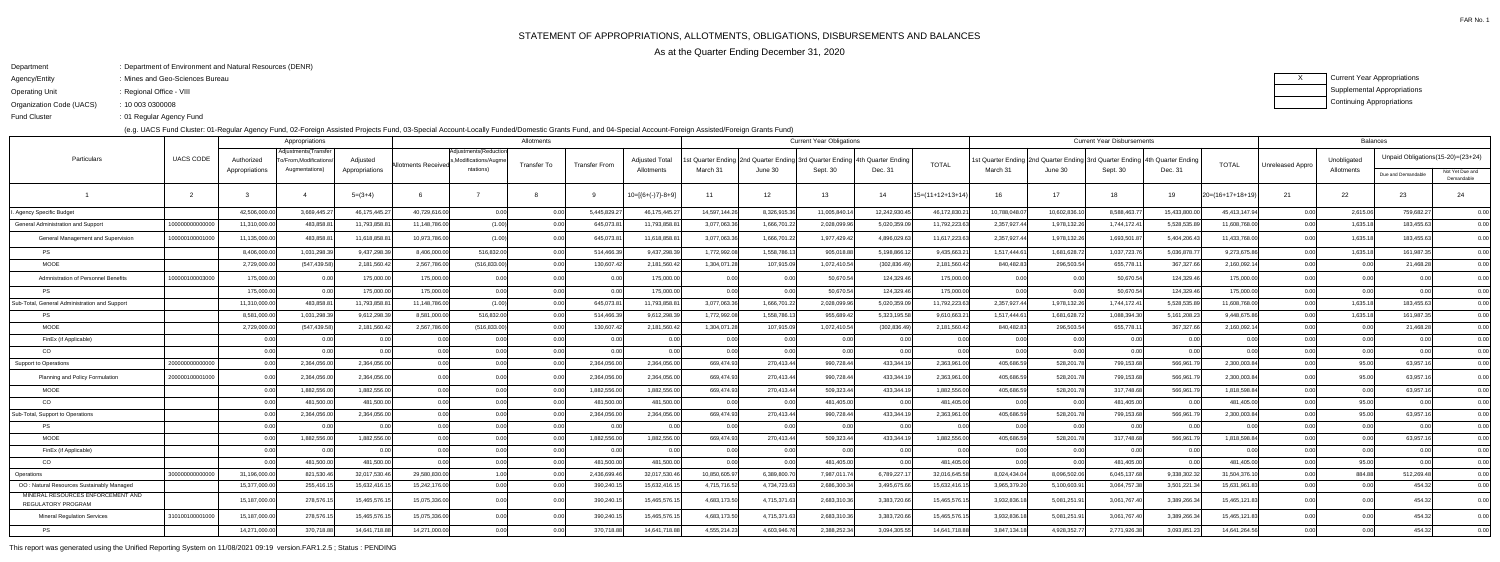Department

- : Department of Environment and Natural Resources (DENR)
- Agency/Entity: Mines and Geo-Sciences Bureau
- Operating Unit : Regional Office - VIII

ending the U.S. of Regular Agency Fund Fund Cluster

Organization Code (UACS)10 003 0300008:

(e.g. UACS Fund Cluster: 01-Regular Agency Fund, 02-Foreign Assisted Projects Fund, 03-Special Account-Locally Funded/Domestic Grants Fund, and 04-Special Account-Foreign Assisted/Foreign Grants Fund)

| Current Year Appropriations |
|-----------------------------|
| Supplemental Appropriations |
| Continuing Appropriations   |

|                                                                              |                  |                              | Appropriations                          |                            | Allotments                 |                                   |                    |                      |                                     | <b>Current Year Obligations</b> |              |              |                                                                                              |                    | <b>Current Year Disbursements</b> |                                                                                        |              |                |                    |                  | <b>Balances</b>           |                                      |                               |  |  |
|------------------------------------------------------------------------------|------------------|------------------------------|-----------------------------------------|----------------------------|----------------------------|-----------------------------------|--------------------|----------------------|-------------------------------------|---------------------------------|--------------|--------------|----------------------------------------------------------------------------------------------|--------------------|-----------------------------------|----------------------------------------------------------------------------------------|--------------|----------------|--------------------|------------------|---------------------------|--------------------------------------|-------------------------------|--|--|
| Particulars                                                                  | <b>UACS CODE</b> |                              | Adjustments(Transfer                    |                            |                            | Adjustments (Reduction            |                    |                      |                                     |                                 |              |              |                                                                                              |                    |                                   |                                                                                        |              |                |                    |                  |                           | Unpaid Obligations (15-20) = (23+24) |                               |  |  |
|                                                                              |                  | Authorized<br>Appropriations | >/From,Modifications/<br>Augmentations) | Adjusted<br>Appropriations | Allotments Received        | ,Modifications/Augme<br>ntations) | <b>Transfer To</b> | <b>Transfer From</b> | <b>Adjusted Total</b><br>Allotments | March 31                        | June 30      | Sept. 30     | : Quarter Ending   2nd Quarter Ending   3rd Quarter Ending   4th Quarter Ending  <br>Dec. 31 | <b>TOTAL</b>       | March 31                          | Ist Quarter Ending 2nd Quarter Ending 3rd Quarter Ending 4th Quarter Ending<br>June 30 | Sept. 30     | Dec. 31        | <b>TOTAL</b>       | Unreleased Appro | Unobligated<br>Allotments |                                      |                               |  |  |
|                                                                              |                  |                              |                                         |                            |                            |                                   |                    |                      |                                     |                                 |              |              |                                                                                              |                    |                                   |                                                                                        |              |                |                    |                  |                           | Due and Demandable                   | Not Yet Due and<br>Demandable |  |  |
|                                                                              |                  |                              |                                         | $5=(3+4)$                  |                            |                                   |                    |                      | $10=[{6+(-)}7-8+9]$                 | 11                              | 12           | 13           | 14                                                                                           | $15=(11+12+13+14)$ | 16                                | 17                                                                                     | 18           | 19             | $20=(16+17+18+19)$ | 21               | 22                        | 23                                   | 24                            |  |  |
| <b>MOOE</b>                                                                  |                  | 916,000.0                    | (92, 142.73)                            | 823,857.27                 | 804,336.0                  | 0.00                              | 0.00               | 19,521.27            | 823,857.27                          | 127,959.27                      | 111,424.87   | 295,058.02   | 289,415.1                                                                                    | 823,857.27         | 85,702.00                         | 152,899.14                                                                             | 289,841.02   | 295,415.1      | 823,857.27         | 0.00             | 0.00                      | 0.00                                 | 0.00                          |  |  |
| MINERAL RESOURCES AND GEOSCIENCES<br>DEVELOPMENT PROGRAM                     |                  | 190,000.0                    | (23, 160.00)                            | 166,840.00                 | 166,840.0                  | 0.00                              |                    | 0.00                 | 166,840.00                          | 32,543.02                       | 19,352.00    | 2,989.98     | 111,955.00                                                                                   | 166,840.00         | 32,543.02                         | 19,352.00                                                                              | 2,989.98     | 111,955.0      | 166,840.00         |                  | 0.00                      |                                      |                               |  |  |
| Mineral Resources Development                                                | 31020010000100   | 190,000.0                    | (23, 160.00)                            | 166,840.00                 | 166,840.0                  | 0.00                              |                    | 0.00                 | 166,840.00                          | 32,543.02                       | 19,352.00    | 2,989.98     | 111,955.0                                                                                    | 166,840.0          | 32,543.0                          | 19,352.0                                                                               | 2,989.98     | 111,955.0      | 166,840.00         |                  | 0.O                       |                                      | 0.00                          |  |  |
| MOOE                                                                         |                  | 190,000.0                    | (23, 160.00)                            | 166,840.00                 | 166,840.0                  | 0.00                              | 0.00               | 0.00                 | 166,840.00                          | 32,543.02                       | 19,352.00    | 2,989.98     | 111,955.00                                                                                   | 166,840.00         | 32,543.02                         | 19,352.00                                                                              | 2,989.98     | 111,955.0      | 166,840.00         | 0.00             | 0.00                      | 0.00                                 | 0.00                          |  |  |
| OO: Adaptive Capacities of Human Communities and Natural<br>Systems Improved |                  | 15,819,000.0                 | 566,114.3                               | 16,385,114.31              | 14,338,654.0               |                                   |                    | 2,046,459.3          | 16,385,114.3                        | 6,134,889.45                    | 1,655,077.07 | 5,300,711.40 | 3,293,551.                                                                                   | 16,384,229.43      | 4,059,054.8                       | 2,995,898.1                                                                            | 2,980,380.30 | 5,837,080.9    | 15,872,414.27      |                  | 884.88                    | 511,815.16                           | 0.00                          |  |  |
| GEOLOGICAL RISK REDUCTION AND RESILIENCY<br>PROGRAM                          |                  | 15,819,000.0                 | 566,114.31                              | 16,385,114.31              | 14,338,654.0               | 1.00l                             |                    | 2,046,459.3          | 16,385,114.31                       | 6,134,889.45                    | 1,655,077.07 | 5,300,711.40 | 3,293,551.5                                                                                  | 16,384,229.43      | 4,059,054.8                       | 2,995,898.1                                                                            | 2,980,380.30 | 5,837,080.9    | 15,872,414.27      | 0.00             | 884.88                    | 511,815.16                           | 0.00                          |  |  |
| Geological Assessment for Risk Reduction and<br>Resiliency                   | 320300100001000  | 15,819,000.0                 | 566,114.31                              | 16,385,114.31              | 14,338,654.0               | 1.00                              |                    | 2,046,459.3          | 16,385,114.31                       | 6,134,889.45                    | 1,655,077.07 | 5,300,711.40 | 3,293,551.                                                                                   | 16,384,229.43      | 4,059,054.8                       | 2,995,898.1                                                                            | 2,980,380.30 | 5,837,080.9    | 15,872,414.27      | 0.00             | 884.88                    | 511,815.16                           | 0.00                          |  |  |
| PS                                                                           |                  | 3,781,000.0                  | 1,130,168.00                            | 4,911,168.00               | 3,781,000.0                | 1,130,168.00                      | 0.00               | 0.00                 | 4,911,168.00                        | 1,397,731.03                    | 1,414,069.99 | 407,767.99   | 1,691,598.99                                                                                 | 4,911,168.00       | 1,282,278.4                       | 1,465,978.61                                                                           | 471,311.93   | 1,387,430.9    | 4,607,000.00       | 0.00             | 0.00                      | 304,168.00                           | 0.00                          |  |  |
| <b>MOOE</b>                                                                  |                  | 12,038,000.0                 | (564, 053.69)                           | 11,473,946.31              | 10,557,654.0               | (1, 130, 167.00)                  |                    | 2,046,459.3          | 11,473,946.3                        | 4,737,158.42                    | 241,007.08   | 4,892,943.4  | 1,601,952.52                                                                                 | 11,473,061.43      | 2,776,776.3                       | 1,529,919.54                                                                           | 2,509,068.37 | 4,449,649.9    | 11,265,414.27      |                  | 884.88                    | 207,647.16                           | 0.00                          |  |  |
| Sub-Total, Operations                                                        |                  | 31,196,000.0                 | 821,530.46                              | 32,017,530.46              | 29,580,830.0               | 1.00l                             | 0.00               | 2,436,699.46         | 32,017,530.46                       | 10,850,605.97                   | 6,389,800.70 | 7,987,011.74 | 6,789,227.1                                                                                  | 32,016,645.5       | 8,024,434.0                       | 8,096,502.06                                                                           | 6,045,137.68 | 9,338,302.3    | 31,504,376.10      | 0.00             | 884.88                    | 512,269.48                           | 0.00                          |  |  |
| PS                                                                           |                  | 18,052,000.0                 | 1,500,886.8                             | 19,552,886.88              | 18,052,000.0               | 1,130,168.00                      |                    | 370,718.88           | 19,552,886.8                        | 5,952,945.26                    | 6,018,016.75 | 2,796,020.3  | 4,785,904.54                                                                                 | 19,552,886.8       | 5,129,412.6                       | 6,394,331.3                                                                            | 3,243,238.3  | 4,481,282.2    | 19,248,264.5       | 0.00             | 0.00                      | 304,622.32                           | 0.00                          |  |  |
| MOOE                                                                         |                  | 13,144,000.0                 | (679, 356.42)                           | 12,464,643.58              | 11,528,830.0               | (1, 130, 167.00)                  |                    | 2,065,980.58         | 12,464,643.58                       | 4,897,660.71                    | 371,783.95   | 5,190,991.4  | 2,003,322.63                                                                                 | 12,463,758.7       | 2,895,021.3                       | 1,702,170.68                                                                           | 2,801,899.37 | 4,857,020.1    | 12,256,111.54      | 0.00             | 884.88                    | 207,647.16                           | 0.00                          |  |  |
| FinEx (if Applicable)                                                        |                  |                              | 0.001                                   |                            |                            | 0.00                              | 0.00               | 0.00                 | 0.00                                | 0.00                            | 0.00         | 0.00         | 0.00                                                                                         |                    |                                   | 0.001                                                                                  |              |                | 0.001              | 0.00             | 0.00                      | 0.00                                 | 0.00                          |  |  |
| CO                                                                           |                  |                              | 0.00                                    | 0.00                       |                            | 0.001                             |                    | 0.00                 | 0.00                                | 0.00                            | n ool        | 0.00         | 0.00                                                                                         | 0 <sup>0</sup>     |                                   | 0.00                                                                                   | 0.00         |                |                    | 0.00             | 0.00                      | 0.00                                 | 0.00                          |  |  |
| Sub-Total, I. Agency Specific Budget                                         |                  | 42,506,000.0                 | 3,669,445.27                            | 46, 175, 445. 27           | 40,729,616.00              | _0.00l                            | 0.0(               | 5,445,829.27         | 46, 175, 445. 27                    | 14,597,144.26                   | 8,326,915.36 | 11,005,840.1 | 12,242,930.45                                                                                | 46,172,830.21      | 10,788,048.0                      | 10,602,836.10                                                                          | 8,588,463.77 | 15,433,800.0   | 45,413,147.94      | 0.00             | 2,615.06                  | 759,682.27                           | 0.00                          |  |  |
| PS                                                                           |                  | 26,633,000.0                 | 2,532,185.2                             | 29, 165, 185. 2            | 26,633,000.0               | 1,647,000.00                      |                    | 885,185.2            | 29, 165, 185. 2                     | 7,725,937.34                    | 7,576,802.8  | 3,751,709.7  | 10,109,100.1                                                                                 | 29,163,550.0       | 6,646,857.2                       | 8,075,960.1                                                                            | 4,331,632.61 | 9,642,490.4    | 28,696,940.4       | 0.00             | 1,635.18                  | 466,609.67                           | 0.00                          |  |  |
| MOOE                                                                         |                  | 15,873,000.0                 | 655,760.00                              | 16,528,760.00              | 14,096,616.0               | (1,647,000.00)                    | 0.00               | 4,079,144.00         | 16,528,760.00                       | 6,871,206.92                    | 750,112.48   | 6,772,725.39 | 2,133,830.33                                                                                 | 16,527,875.1       | 4,141,190.8                       | 2,526,876.00                                                                           | 3,775,426.16 | 5,791,309.5    | 16,234,802.52      | 0.00             | 884.88                    | 293,072.60                           | 0.00                          |  |  |
| FinEx (if Applicable)                                                        |                  |                              | 0.001                                   | 0.00                       |                            | 0.001                             | 0.0(               | 0.00                 | 0.00                                | 0.00                            | 0.00         | 0.00         | 0.00                                                                                         | 0.00               |                                   | 0.001                                                                                  |              | - 0.O          | 0.001              | 0.00             | 0.00                      | 0.00                                 | 0.00                          |  |  |
| CO                                                                           |                  |                              | 481,500.00                              | 481,500.00                 |                            | 0.00                              |                    | 481,500.00           | 481,500.00                          | 0.00                            | 0.00         | 481,405.00   | 0.00                                                                                         | 481,405.00         |                                   |                                                                                        | 481,405.00   |                | 481,405.00         | 0.00             | 95.00                     |                                      | 0.00                          |  |  |
| . Automatic Appropriations                                                   |                  | 2,483,000.0                  | (1,841,412.00)                          | 641,588.00                 | 2,483,000.0                | (1,862,412.00)                    | 0.0(               | 21,000.00            | 641,588.00                          | 618,271.49                      | 2,638.75     | 547.92       | (547.92)                                                                                     | 620,910.24         | 397,523.04                        | 213,559.34                                                                             | 10,193.14    | (365.28)       | 620,910.24         | 0.00             | 20,677.76                 | 0.001                                | 0.00                          |  |  |
| Specific Budgets of National Government Agencies                             |                  | 2,483,000.0                  | (1,841,412.00)                          | 641,588.00                 | 2,483,000.0                | (1,862,412.00)                    |                    | 21,000.00            | 641,588.00                          | 618,271.49                      | 2,638.75     | 547.92       | (547.92)                                                                                     | 620,910.24         | 397,523.0                         | 213,559.34                                                                             | 10,193.14    | (365.28)       | 620,910.24         |                  | 20,677.76                 | 0.00                                 | 0.00                          |  |  |
| Retirement and Life Insurance Premiums                                       |                  | 2,483,000.0                  | (1,841,412.00)                          | 641,588.00                 | 2,483,000.0                | (1,862,412.00)                    |                    | 21,000.00            | 641,588.00                          | 618,271.49                      | 2,638.75     | 547.92       | (547.92)                                                                                     | 620,910.24         | 397,523.0                         | 213,559.34                                                                             | 10,193.14    | (365.28)       | 620,910.24         |                  | 20,677.76                 | 0.00                                 | 0.00                          |  |  |
| PS                                                                           |                  | 2,483,000.00                 | (1,841,412.00)                          | 641,588.00                 | 2,483,000.00               | (1,862,412.00)                    | 0.00               | 21,000.00            | 641,588.00                          | 618,271.49                      | 2,638.75     | 547.92       | (547.92)                                                                                     | 620,910.24         | 397,523.04                        | 213,559.34                                                                             | 10,193.14    | (365.28)       | 620,910.24         | 0.00             | 20,677.76                 | 0.00                                 | 0.00                          |  |  |
| Sub-total II. Automatic Appropriations                                       |                  | 2,483,000.0                  | (1,841,412.00)                          | 641,588.00                 | 2,483,000.00               | (1,862,412.00)                    | 0.00               | 21,000.00            | 641,588.00                          | 618,271.49                      | 2,638.75     | 547.92       | (547.92)                                                                                     | 620,910.24         | 397,523.04                        | 213,559.34                                                                             | 10,193.14    | (365.28)       | 620,910.24         | 0.00             | 20,677.76                 | 0.00                                 | 0.00                          |  |  |
| PS.                                                                          |                  | 2,483,000.0                  | (1,841,412.00)                          | 641,588.00                 | 2,483,000.00               | (1,862,412.00)                    | 0.00               | 21,000.00            | 641,588.00                          | 618,271.49                      | 2,638.75     | 547.92       | (547.92)                                                                                     | 620,910.24         | 397,523.04                        | 213,559.34                                                                             | 10,193.14    | (365.28)       | 620,910.24         | 0.00             | 20,677.76                 | 0.00                                 | 0.00                          |  |  |
| <b>MOOE</b>                                                                  |                  |                              | 0.00                                    | 0.00                       | 0.0                        | 0.00                              | 0.00               | 0.00                 | 0.00                                | 0.00                            | 0.00         | 0.00         | 0.00                                                                                         | 0.00               |                                   | 0.00                                                                                   | 0.00         | 0.00           | 0.00               | 0.00             | 0.00                      | 0.00                                 | 0.00                          |  |  |
| FinEx                                                                        |                  |                              | 0.001                                   | 0.00                       |                            | 0.001                             |                    | 0.00                 | 0.00                                | 0.00                            | 0.00         | 0.00         | 0.00                                                                                         | 0.00               |                                   | 0.001                                                                                  | 0.00         | 0 <sub>0</sub> | 0.001              |                  | 0.00                      | 0.00                                 | 0.00                          |  |  |
| CO                                                                           |                  | 0.00                         | 0.00                                    | 0.00                       | 0 <sup>0<sup>c</sup></sup> | 0.00                              | 0.00               | 0.00                 | 0.00                                | 0.00                            | 0.00         | 0.00         | 0.00                                                                                         | 0.00               |                                   | 0.00                                                                                   | 0.00         | 0.00           | 0.00               | 0.00             | 0.00                      | 0.00                                 | 0.00                          |  |  |
| I. Special Purpose Fund                                                      |                  |                              | 833,629.09                              | 833,629.09                 |                            | 0.00                              | 0.00               | 833,629.09           | 833,629.09                          | 0.00                            | 0.00         | 345,487.00   | 488,142.09                                                                                   | 833,629.09         |                                   | 0.001                                                                                  | 345,487.00   | 488,142.09     | 833,629.09         | 0.00             | 0.00                      | 0.00                                 | 0.00                          |  |  |
| Miscellaneous Personnel Benefits Fund                                        |                  |                              | 833,629.09                              | 833,629.09                 | 0.00                       | 0.00                              | 0.00               | 833,629.09           | 833,629.09                          | 0.00                            | 0.00         | 345,487.00   | 488,142.09                                                                                   | 833,629.09         |                                   | 0.00                                                                                   | 345,487.00   | 488,142.09     | 833,629.09         | 0.00             | 0.00                      | 0.00                                 | 0.00                          |  |  |
|                                                                              |                  |                              |                                         |                            |                            |                                   |                    |                      |                                     |                                 |              |              |                                                                                              |                    |                                   |                                                                                        |              |                |                    |                  |                           |                                      |                               |  |  |

This report was generated using the Unified Reporting System on 11/08/2021 09:19 version.FAR1.2.5 ; Status : PENDING